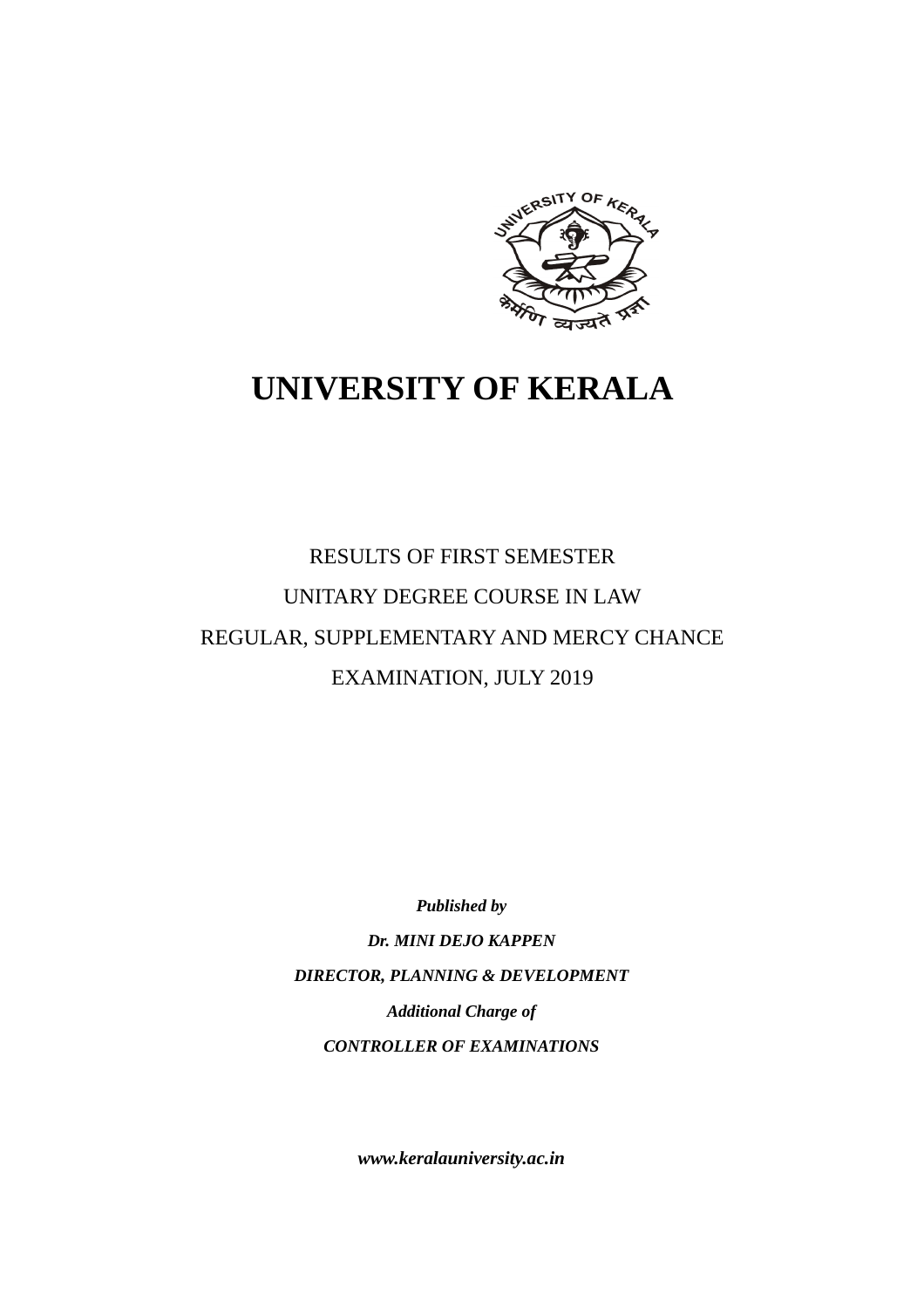# **UNIVERSITY OF KERALA**

*Results of First Semester Unitary LLB Degree Examination (3 year) (Regular, Supplementary & Mercy Chance), July 2019*

- 1. The following are the provisional list of successful candidates in the First Semester Unitary Degree Course in Law held in July 2019.
- 2. The total mark secured by each successful candidate is shown against the candidate code.
- 3. Originals of the qualifying certificates shall be forwarded to the University for Verification of eligibility conditions. Mark list will not be issued to those whose fees are not yet remitted to the University.
- 4. The mark lists will not be issued to the candidates in respect of whom there are defects to be rectified and whose fees are due although their results have been provisionally released now.
- 5. *Candidates who are applying for Revaluation/Scrutiny should submit application only through online on or before 18.11.2019 without fine.*
- 6. Candidates can make use of draft mark lists available in the university website for applying for revaluation and scrutiny.
- 7. The results will be available on **www.keralauniveristy.ac.in**

*Sd/-*

**DIRECTOR, PLANNING & DEVELOPMENT**

**Additional Charge of**

#### **CONTROLLER OF EXAMINATIONS**

Thiruvananthapuram Dated: 08.11.2019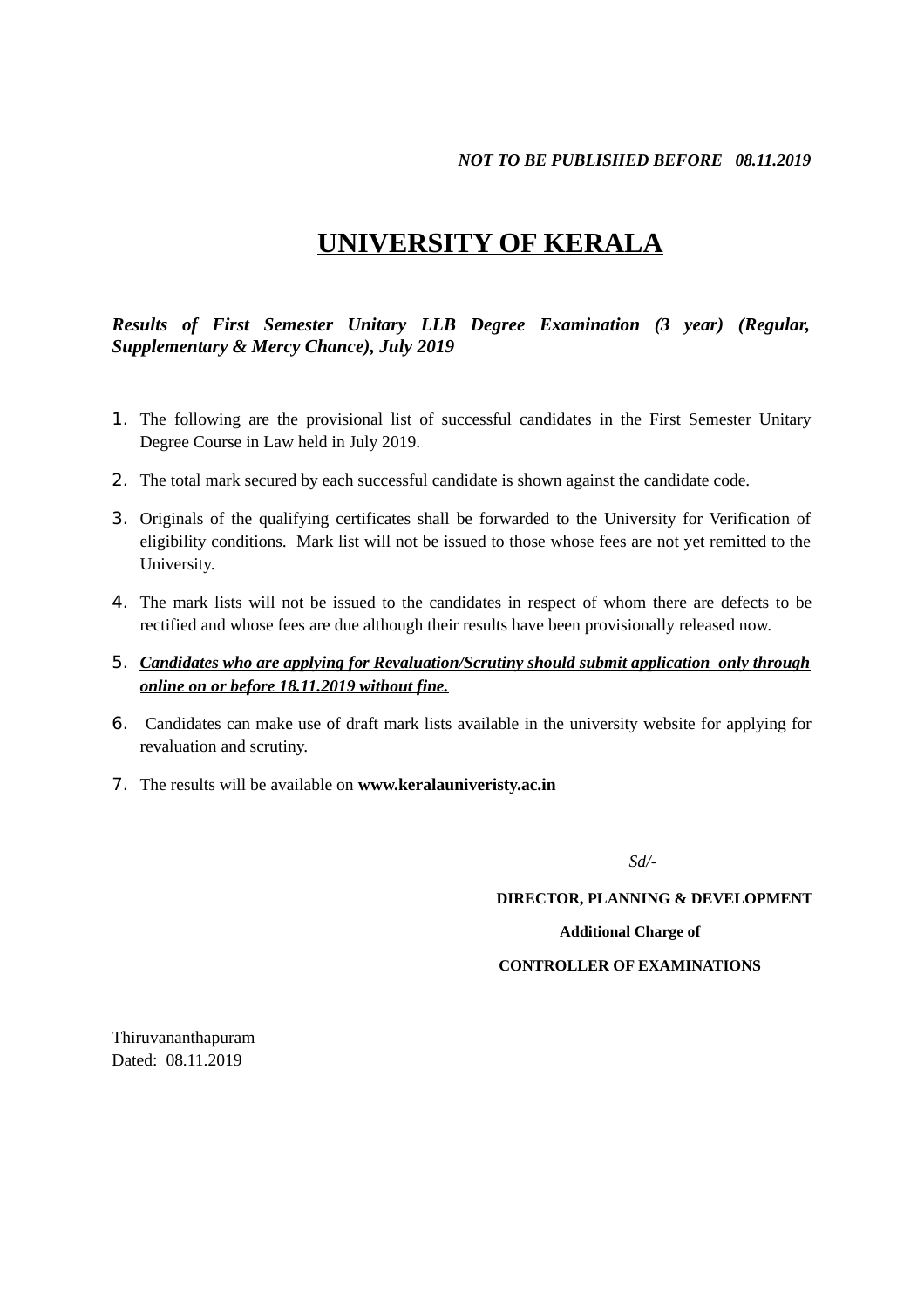# UNIVERSITY OF KERALA

## SYNDICATE-IN-CIRCULATION

The results of the First Semester Unitary LLB Degree Examination (3 year) (Regular, Supplementary & Mercy Chance), July 2019 in affiliated Law colleges as declared by the Board of Examiners are given below,

|           | Name of the           | No. of Students |          |        |           |
|-----------|-----------------------|-----------------|----------|--------|-----------|
| Exam Code | Programme             | Registered      | Appeared | Passed | % of Pass |
|           | First semester LLB-   |                 |          |        |           |
| 47211108  | <b>Unitary Degree</b> |                 |          |        |           |
| &         | course                | 759             | 739      | 289    | 39.11     |
| 47411108  | (Regular, Evening &   |                 |          |        |           |
|           | Mercy Chance)         |                 |          |        |           |

*Sd/-*

**DIRECTOR, PLANNING & DEVELOPMENT**

#### **Additional Charge of**

#### **CONTROLLER OF EXAMINATIONS**

 University Buildings, Thiruvanathapuram, Dated: 08.11.2019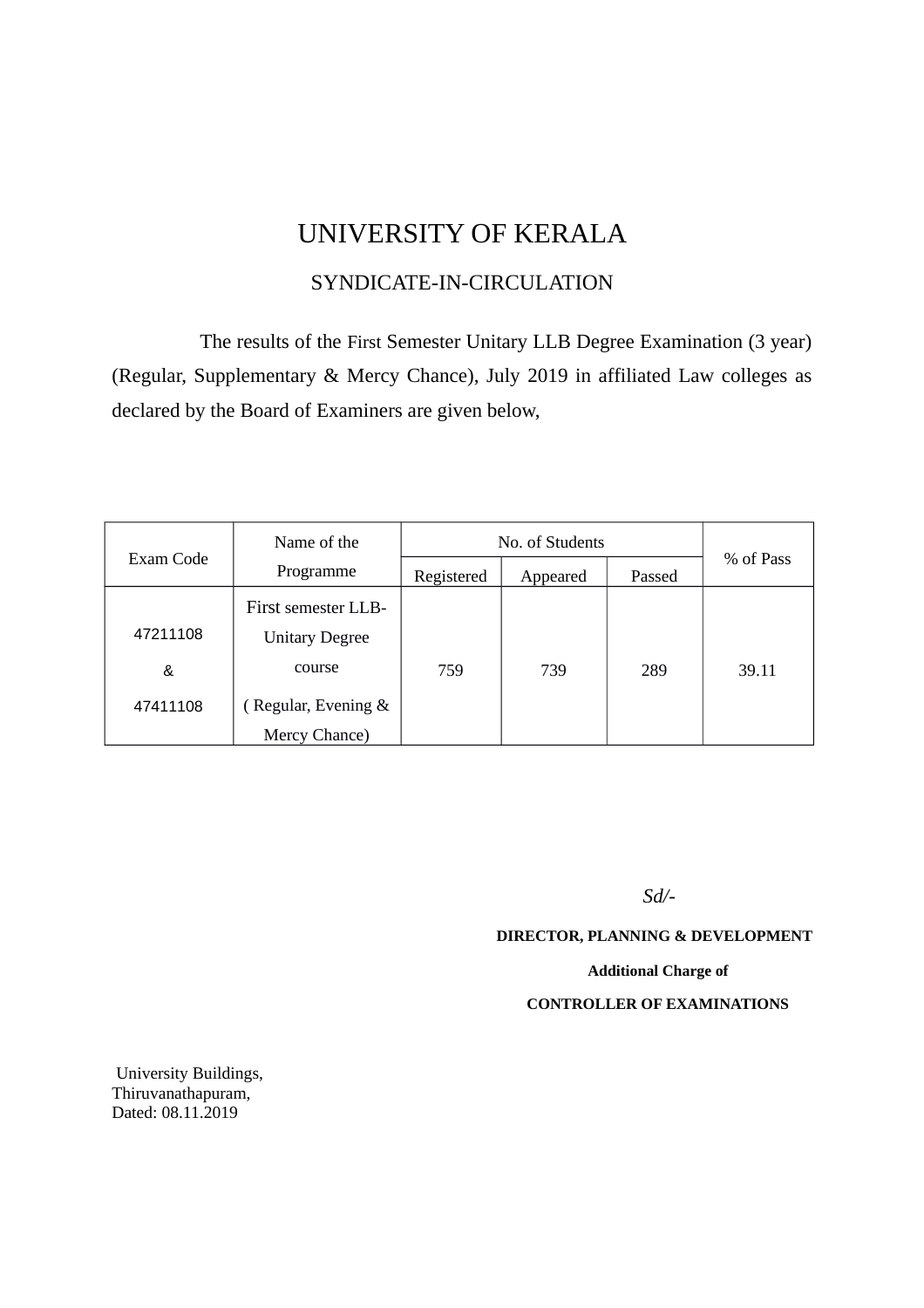#### **College Code : 550**

### **Govt. Law College, Thiruvananthapuram**

#### **LL.B -Unitary Degree Course (Evening) (472)**

| <b>Semester Pass</b> |                  |              |                |          |
|----------------------|------------------|--------------|----------------|----------|
| 47218550002(331)     | 003(276)         | 004(282)     | 005(270)       | 008(272) |
| 010(313)             | 011(276)         | 013(274)     | 017(261)       | 019(292) |
| 024(288)             | 031(287)         | 032(311)     | 033(296)       | 038(283) |
| 040(315)             | 045(257)         | 050(286)     | 052(287)       | 053(279) |
| 055(320)             | 056(288)         | 057(331)     | 058(278)       | 059(272) |
| 47217550004(302)     | 012(279)         | 026(334)     | 027(276)       | 041(266) |
| 051(286)             | 47216550010(265) | 021(263)     | 022(297)       | 032(279) |
| 47214550039(286)     |                  |              |                |          |
| Passed in Parts      |                  |              |                |          |
| 47218550001(1,4)     | 007(4)           | 012(1,2,3,4) | 016(1,5)       | 020(3,4) |
| 025(2,3)             | 026(3)           | 027(2,3,4,5) | 028(3) 029(3)  |          |
| 030(2,3,4,5)         | 036(2,5)         | 042(1,3,4)   | 044(2, 4, 5)   | 049(5)   |
| 051(1,4)             | 054(2)           | 060(5)       | 47217550058(2) |          |
| 47216550027(1,5)     | 47214550018(4)   |              |                |          |

### **LL.B -Unitary Degree Course (474)**

| <b>Semester Pass</b> |                  |              |                  |                             |            |
|----------------------|------------------|--------------|------------------|-----------------------------|------------|
| 47418550001(322)     |                  | 002(284)     | 007(316)         | 011(292)                    | 016(290)   |
| 018(305)             |                  | 019(263)     | 022(281)         | 024(287)                    | 028(296)   |
| 030(261)             |                  | 032(287)     | 033(293)         | 034(270)                    | 036(280)   |
| 038(257)             |                  | 039(310)     | 043(335)         | 045(314)                    | 047(272)   |
| 048(268)             |                  | 050(255)     | 054(288)         | 055(297)                    | 059(279)   |
| 060(265)             |                  | 062(281)     | 065(289)         | 066(291)                    | 067(298)   |
| 068(317)             |                  | 069(265)     | 072(311)         | 074(301)                    | 077(294)   |
| 079(276)             |                  | 080(306)     | 081(262)         | 082(280)                    | 083(263)   |
| 084(316)             |                  | 086(262)     | 092(261)         | 093(284)                    | 095(258)   |
| 096(286)             | 47417550001(277) |              | 004(259)         | 007(263)                    | 020(288)   |
| 032(262)             |                  | 037(261)     | 054(302)         | 065(263)                    | 081(272)   |
| 083(285)             |                  | 097(258)     | 47416550001(268) |                             | 006(258)   |
| 015(277)             |                  | 035(260)     | 040(297)         | 052(251)                    | 089(260)   |
| 47415550002(262)     |                  | 029(265)     | 055(254)         | 13550035(267) 12550025(262) |            |
| 040(251)             |                  | 051(265)     | 11550016(270)    |                             |            |
| Passed in Parts      |                  |              |                  |                             |            |
| 47418550003(2)       |                  | 008(4)       | 009(1,3,5)       | 012(1,2,4,5)                | 013(4)     |
| 014(3, 4, 5)         |                  | 015(3,4)     | 021(1,4)         | 027(3)                      | 037(5)     |
| 040(4,5)             |                  | 041(3,4,5)   | 042(5)           | 044(2,3,4)                  | 046(1,4,5) |
| 049(3,4,5)           |                  | 051(4)       | 052(3,4)         | 061(1,2)                    | 063(3,4,5) |
| 064(1,5)             |                  | 070(1,2,4,5) | 071(1,4,5)       | 073(1)                      | 075(1)     |
| 078(2,4,5)           |                  | 089(4,5)     | 090(2,3,4)       | 091(2,3,4,5)                | 097(2,3,4) |
| 47417550016(1,5)     |                  | 021(4)       | 024(5)           | 039(1)                      | 043(2)     |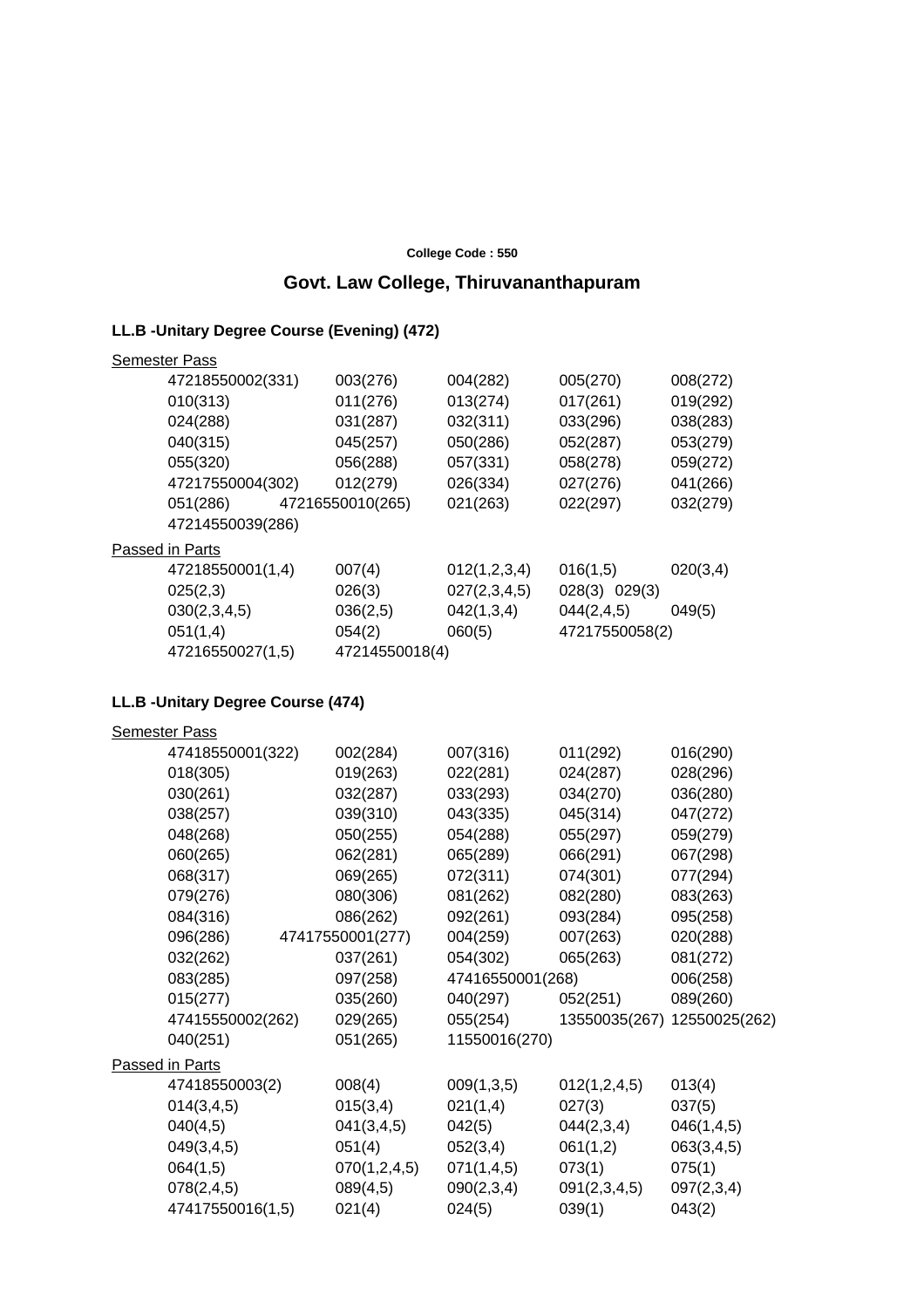| 073(2)         | 47416550012(1) |             | 070(4)                | 072(3)      |
|----------------|----------------|-------------|-----------------------|-------------|
| 47415550016(2) | 017(2,5)       | 031(5)      | 073(4) 47414550019(1) |             |
| 070(1)         | 072(1)         | 13550034(1) | 094(1.5)              | 12550053(1) |
| 072(1)         |                |             |                       |             |

**College Code : 551**

# **The Kerala Law Academy Law College, Thiruvananthapuram**

### **LL.B -Unitary Degree Course (Evening) (472)**

| <b>Semester Pass</b> |                      |                    |                         |                  |
|----------------------|----------------------|--------------------|-------------------------|------------------|
| 47218551007(266.5)   | 010(282)             | 015(313.5)         | 016(270.5)              | 017(296.5)       |
| 018(266.5)           | 019(264)             | 020(275)           | 021(321)                | 022(283.5)       |
| 023(323)             | 024(273.5)           | 026(275.5)         | 027(268)                | 028(311.5)       |
| 031(260.5)           | 032(268.5)           | 033(312.5)         | 035(270.5)              | 037(259.5)       |
| 041(275.5)           | 044(258)             | 046(273)           | 047(298)                | 050(320.5)       |
| 053(306)             | 054(320)             | 058(266.5)         | 062(290)                | 063(276)         |
| 065(265.5)           | 066(289)             | 069(286.5)         | 070(304)                | 073(265)         |
| 074(303.5)           | 077(267)             | 079(286.5)         | 080(282)                | 081(297)         |
| 083(267.5)           | 088(299)             | 089(313)           | 092(268.5)              | 094(290)         |
| 095(269.5)           | 097(309.5)           | 47216551010(253.5) |                         | 049(303)         |
| 078(258.5)           | 079(258)             | 082(277)           | 094(256)                | 47215551005(273) |
| 006(278)             | 080(279)             | 47214551063(270)   |                         | 13551008(259)    |
| 009(285)             | 045(291)             |                    |                         |                  |
| 062(269)             | 12551055(258)        |                    |                         |                  |
| Passed in Parts      |                      |                    |                         |                  |
| 47218551008(1,3)     | 009(1)               | 012(1,4,5)         | 013(1,4,5)              | 029(1,5)         |
| 036(3)               | 038(2,4)             | 042(4,5)           | 045(1,2,5)              | 048(4)           |
| 049(2,4)             | 052(1,2,4,5)         | 056(3)             | 060(1,3,4,5)            | 061(3,4)         |
| 064(4,5)             | 071(1,2)             | 072(1,2,5)         | 082(4,5)                | 085(2,4,5)       |
| 093(2)               | 47217551024(2,3)     | 036(1)             | 039(3)                  | 043(4)           |
| 044(2)               | 053(2,3)             |                    | 057(5) 47216551018(1,4) | 020(3)           |
| 046(1,2)             | 072(1,4)             | 47214551070(2)     |                         | 13551034(2)      |
| 074(1)               | 12551037(1,5) 071(2) |                    |                         |                  |
|                      |                      |                    |                         |                  |

# **LL.B -Unitary Degree Course (474)**

| <b>Semester Pass</b> |                    |            |            |            |            |
|----------------------|--------------------|------------|------------|------------|------------|
|                      | 47418551001(263.5) | 006(256)   | 010(296)   | 012(277.5) | 016(277.5) |
|                      | 019(271)           | 020(301.5) | 024(279.5) | 028(276)   | 033(266)   |
|                      | 037(305)           | 039(283.5) | 041(303.5) | 044(299)   | 047(293)   |
|                      | 048(283)           | 051(270.5) | 052(282.5) | 053(268)   | 055(316)   |
|                      | 057(280)           | 060(280)   | 062(323.5) | 064(281)   | 066(303)   |
|                      | 067(321)           | 068(284)   | 078(291.5) | 082(304)   | 085(273.5) |
|                      | 087(288)           | 089(304.5) | 103(309)   | 107(285)   | 111(281.5) |
|                      | 114(273)           | 119(305.5) | 121(306.5) | 122(304)   | 123(310)   |
|                      | 126(283.5)         | (284.5)    | 132(282.5) | 140(295)   | 142(282.5) |
|                      | 47417551001(281.5) | 003(252)   | 015(251)   | 026(283.5) | 032(271)   |
|                      | 047(279)           | 049(279.5) | 052(297)   | 065(267.5) | 081(280)   |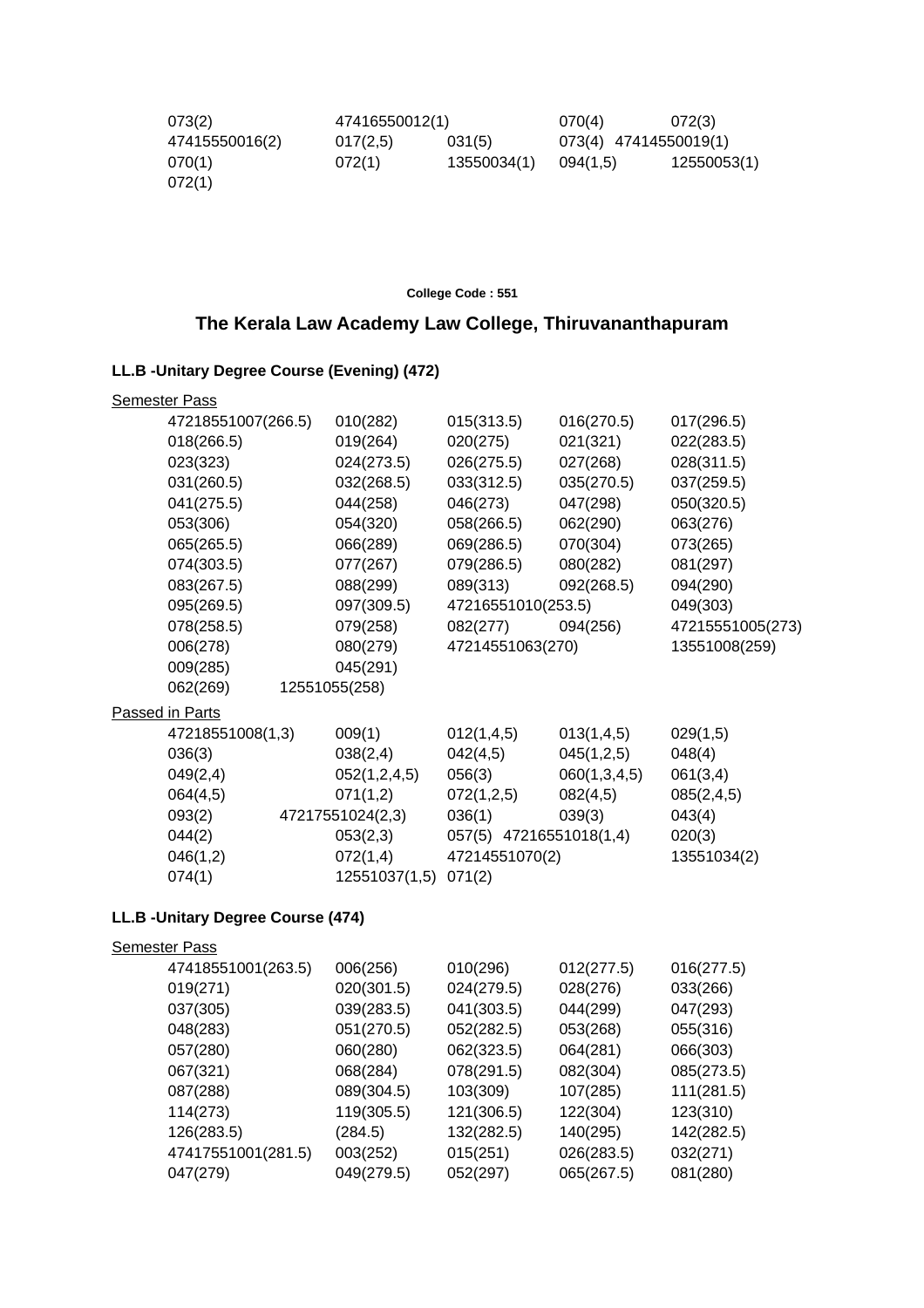| 093(285.5)           | 098(288)               | 108(274.5)   | 47416551007(271)        |                  |
|----------------------|------------------------|--------------|-------------------------|------------------|
| 027(265)             | 043(259)               | 051(272.5)   | 077(263)                | 083(253)         |
| 102(262)             | 105(273)               | 143(271)     | 47415551009(265)        |                  |
| 024(263)             | 044(265)               | 046(272)     | 068(272)                | 075(263)         |
| 47414551080(261)     | 13551049(263) 059(274) |              | 065(258)                | 126(268)         |
| 12551003(263)        | 087(270)               | 111(265)     | 11551029(265)           |                  |
| Passed in Parts      |                        |              |                         |                  |
| 47418551004(3,4)     | 013(1)                 | 014(1,4)     | 017(2)                  | 018(2, 4, 5)     |
| 022(2)               | 023(3,4)               | 026(1)       | 027(2,3)                | 029(1)           |
| 030(3,4)             | 032(1,4)               | 035(2)       | 036(2,3,4)              | 040(1,4)         |
| 046(1,2)             | 054(2)                 | 061(3)       | 070(2)                  | 071(1,2,4,5)     |
| 47418551074(2,3,4,5) | 075(2,4,5)             | 083(2)       | 092(1,2,3,4)            | 095(2,4,5)096(2) |
| 098(5)               | 100(2, 4, 5)           | 102(2,3,4,5) | 106(2)                  | 109(1)           |
| 110(2,3,4,5)         | 113(2,3,4,5)           | 117(2,4,5)   | 120(3,5)                | 125(2)           |
| 127(2)               | 130(2)                 | 131(2,3,4,5) | 133(5)                  | 134(2)           |
| 135(2,3,4,5)         | 137(2,3,4,5)           | 138(2,4)     | 47417551005(1,5)        |                  |
| 009(1,5)             | 021(2,3)               | 033(3)       | 042(3,4)                | 073(3)           |
| 074(1,3)             | 080(1,2,4)             | 083(2)       | 089(2,5)                | 105(1)           |
| 110(2)               | 112(5) 47416551016(3)  |              | 039(2,3)                | 045(3)           |
| 046(3)               | 066(1,2,5)             | 095(1,2,4)   | 109(2)                  | 112(2)           |
| 47415551014(5)       | 026(4,5)               | 048(4,5)     | 055(1) 47414551040(3,4) |                  |
| 13551018(3,2)        | 020(1,3)               | 106(3)       |                         |                  |

Result of the following candidates are withheld due to Mal Practice

47418551081 090

#### **College Code : 555**

# **C S I Institute of Legal Studies, Cheruvarakonam**

### **LL.B -Unitary Degree Course(474)**

| 002(286)   | 005(269)         | 007(295)   | 008(289)                                              |
|------------|------------------|------------|-------------------------------------------------------|
| 017(296)   | 019(261)         | 024(266)   | 025(295)                                              |
| 034(276)   | 040(292)         | 041(265)   | 042(253)                                              |
| 045(280)   | 047(302)         | 049(291)   | 050(283)                                              |
| 055(301)   | 056(302)         |            |                                                       |
| 019(262)   | 026(264)         | 035(294)   | 037(262)                                              |
| 042(265)   | 054(265)         |            |                                                       |
| 019(277)   | 032(282)         |            |                                                       |
|            |                  |            |                                                       |
| 011(3,4)   | 012(2)           | 013(2,3,4) | 020(1,4)                                              |
| 029(4)     | 038(1,4,5)       | 044(4)     | 048(2,3,5)                                            |
| 054(1,2,3) | 057(1,2,4,5)     | 059(1,5)   | 061(1,4)                                              |
| 005(1)     | 009(1)           | 011(5)     | 015(2)                                                |
|            | 012(2)           | 027(1)     | 045(1,2)                                              |
| 020(2,3)   | 13555024(4)      |            |                                                       |
|            | 47416555011(2,5) |            | 47417555001(269)<br>47415555012(270)<br>13555009(262) |